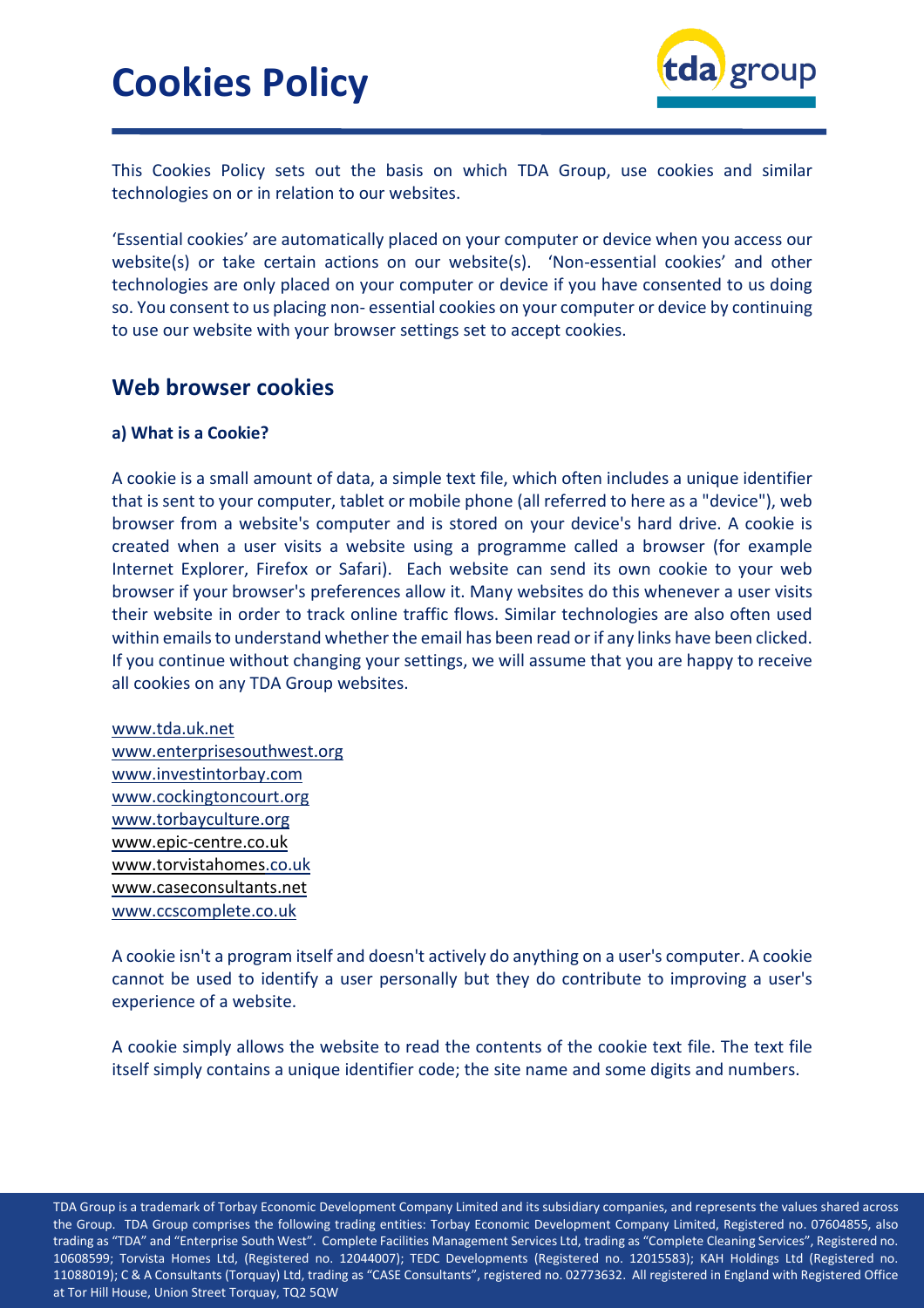

### **b) Why are Cookies used?**

Most websites will use cookies in order to improve the user experience by enabling the website to 'remember' the user, either for the duration of the visit or for repeat visits. Cookies do lots of different jobs, such as:

- remembering what items a user may have added to a shopping basket or an itinerary as the user moves between pages on a website
- saving a user's preferences to allow them to customise a website
- measuring what users do on a website to ascertain which parts of a website are popular, how long they spend on a website, how often users return, where they come from etc

Information supplied by cookies can help us to understand the profile of our visitors and help us to provide you with a better user experience. TDA Group uses this type of information to help improve the services it provides to its users.

### **c) What Cookies are used by us?**

Cookies are set by TDA Group website(s) (first party cookies) but may also be set by other websites (e.g. You Tube) that run content on the website's pages (third party cookies).

Cookies can be set to remember a visitor for the duration of their visit (session cookies) or to remember a visitor for repeat visits (persistent cookies).

Appendix A lists the typical Cookies that can be used by TDA Group websites.

### **d) TDA Group cookies and how to reject cookies**

You can use your browser settings to accept or reject new Cookies and to delete existing Cookies. You can also set your browser to notify you each time new Cookies are placed on your computer or other device. You can find more detailed information about how you can manage Cookies at the **All about Cookies** and **Your Online Choices websites**.

It is important to note that if you change your settings and block certain cookies, you will not be able to take full advantage of some features of TDA Group services, and we might not be able to provide some features you have previously chosen to receive.

#### **e) Other information collected from web browsers**

Your web browser may also provide TDA Group with information about your device, such as an IP address and details about the browser that you are using. If you have any concerns about the way that we use cookies or respect your settings, then please contact us at the address below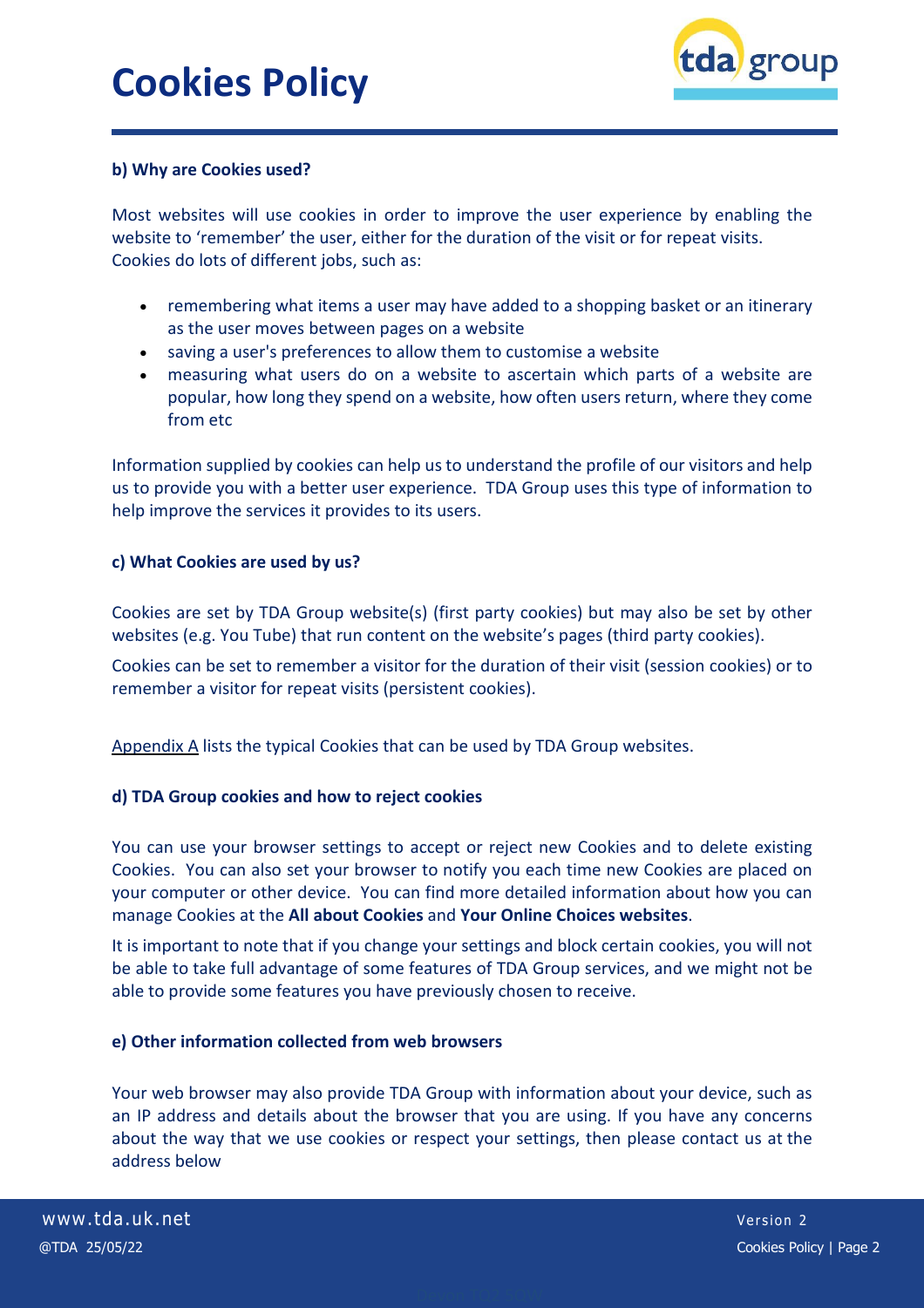

### **Changes to TDA Group Cookies Policy**

This Cookies Policy may be updated from time to time. The date of the most recent revisions will appear on this page. Your ongoing use of TDA Group websites and services confirms your acceptance of this policy. If material changes are made to the Cookies Policy, for instance affecting how we would like to use your personal information, we will provide a more prominent notice.

### **Contacting TDA Group about this Cookies Policy**

If you any questions or comments about this Cookies Policy or to make a Subject Access Request please contact:

TDA Group Data Protection Manager Tor Hill House, Torquay TQ2 5QW (Email: **[dpa.manager@tda.uk.net](mailto:dpa.manager@tda.uk.net)**)

Last modified: 16<sup>th</sup> March 2021

We want to make sure that the personal data we hold about you is accurate and up to date. If any of the details are incorrect, please let us know and we will amend them.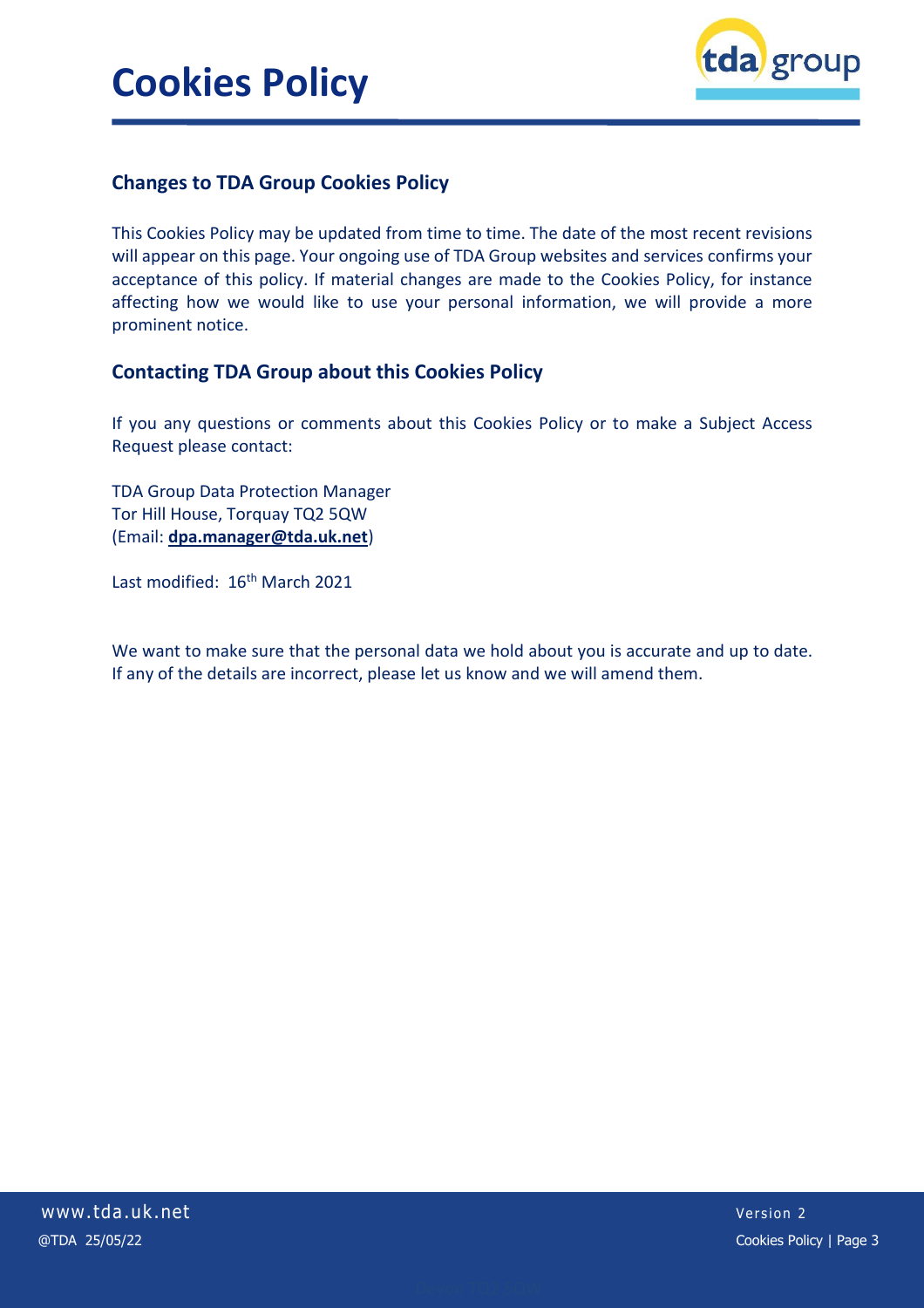

## **Appendix 1 – Cookies on some or all of TDA websites in TDA Group**

### **First Party Cookies**

| <b>Cookie Name</b>                        | Cookie type / purpose                                                                                                                                                                                                            | <b>Duration</b>                                                                 |
|-------------------------------------------|----------------------------------------------------------------------------------------------------------------------------------------------------------------------------------------------------------------------------------|---------------------------------------------------------------------------------|
| ASPSESSIONID*<br>ASP.NET *                | Identification. These cookies identify a user, making it<br>easier for them to use the dynamic features of the<br>site without having to provide the same information<br>again as they move from one page to another.            | Non-persistent<br>'session' cookie<br>(until the website<br>browser is closed). |
| cookielawinfo-checkbox-<br>necessary      | This cookie is set by GDPR Cookie Consent plugin.<br>The purpose of this cookie is to check whether or not<br>the user has given the consent to the usage of<br>cookies under the category 'Necessary'.                          | 1 year                                                                          |
| cookielawInfo - checkbox-non<br>necessary | Functional - to check if cookies can be placed                                                                                                                                                                                   | <b>Session</b>                                                                  |
| cookielawinfo - Consent                   | Records the default button state of the<br>corresponding category along with the status of<br>CCPA. I works only in coordination with the primary<br>cookie, viewed_cookie_policy                                                | 30 minutes                                                                      |
| cookielawinfo-checkbox-non-<br>necessary  | This cookie is set by GDPR Cookie Consent plugin.<br>The purpose of this cookie is to check whether or not<br>the user has given the consent to the usage of<br>cookies under the category 'Non Necessary'.                      | 1 year                                                                          |
| <b>Google Analytics</b><br>utma           | Performance: to measure and improve site quality<br>through analysis of visitor behaviour.                                                                                                                                       | Persistent: 2 years<br>from when set or<br>updated.                             |
| <b>Google Analytics</b><br>utmb<br>utmc   | Performance: These cookies are used to record how<br>long a visitor remains on the site. Used to measure<br>and improve site quality through analysis of visitor<br>behaviour                                                    | Session (until the<br>website browser is<br>closed).                            |
| <b>Google Analytics</b><br>utmz           | Performance: This cookie is used to record where a<br>visitor came from - e.g. search engine traffic, ad<br>campaigns and page navigation. Used to measure<br>and improve site quality through analysis of visitor<br>behaviour. | Persistent: 6<br>months from when<br>set or updated.                            |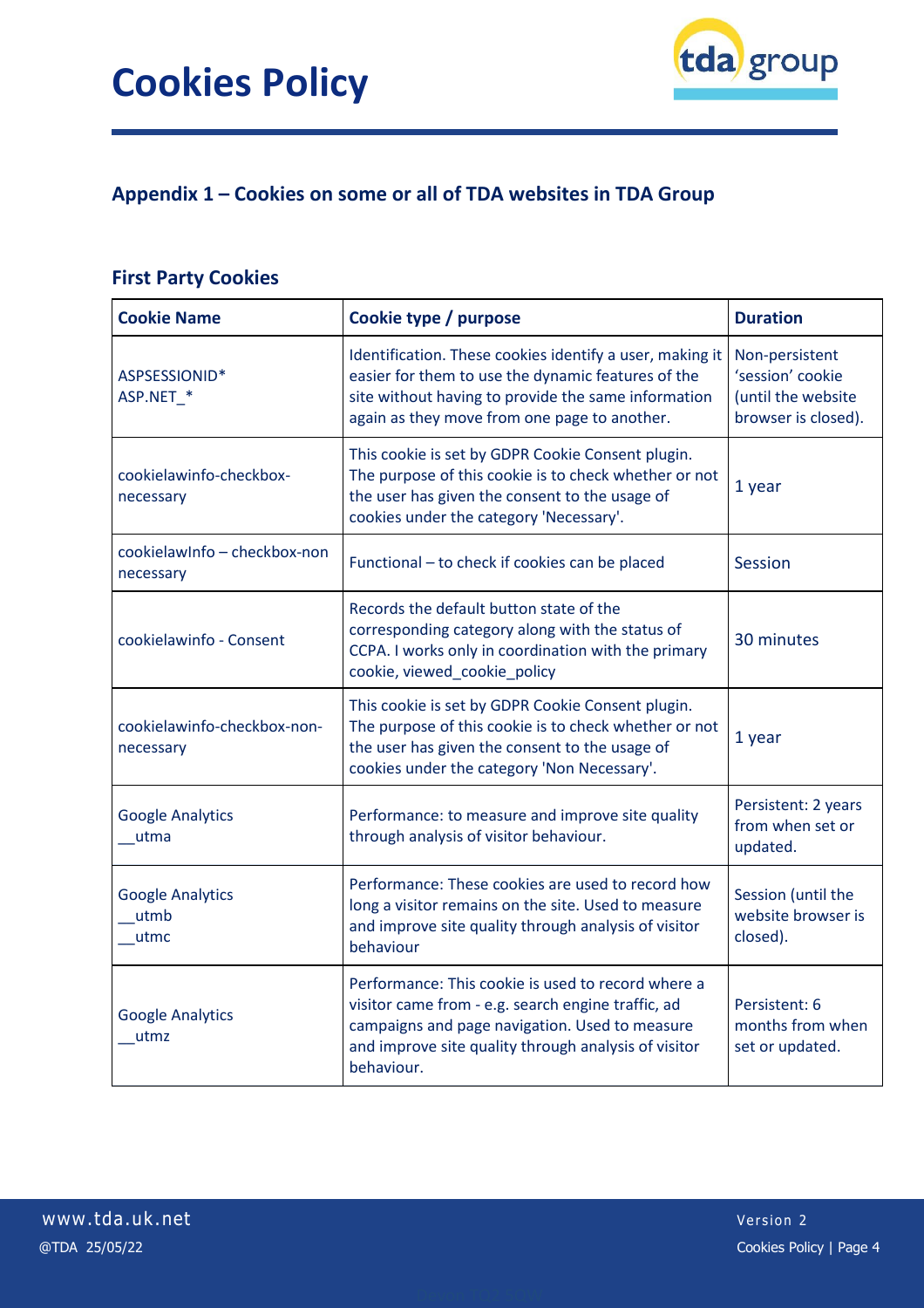

| Google APISID or Google<br><b>SAPISID</b>                                                             | Set by Double Click. This cookie is set through the site<br>by advertising partners, and used by them to build a<br>profile of the website visitors interests and show<br>relevant ads on other sites. This cookie works by<br>uniquely identifying browser and device                                                                                             | 2 years                         |
|-------------------------------------------------------------------------------------------------------|--------------------------------------------------------------------------------------------------------------------------------------------------------------------------------------------------------------------------------------------------------------------------------------------------------------------------------------------------------------------|---------------------------------|
| Google reCAPTCHA                                                                                      | a. Provides SPAM protection for contact forms<br><b>CONSENT - Functional to store cookie</b><br>b.<br>consent preferences                                                                                                                                                                                                                                          | Session<br>a.<br>20 years<br>b. |
| Google HSID                                                                                           | Google uses this cooking for security. It contains<br>digitally signed and encrypted records of a user's<br>Google account ID and most recent sign in time. This<br>cookie allows google to block many types of attack,<br>such as attempts to steal the content of forms that<br>you complete on web pages                                                        | 2 years                         |
| Google NID                                                                                            | NID cookie contains a unique ID, Google uses to<br>remember preferences and other information, such<br>as preferred language (e.g. English), how many<br>search results to be shown per page (e.g. 10 or 20),<br>and whether to have Google's SafeSearch filter<br>turned on. Marketing/ Tracking - provides ad<br>delivery or retargeting, store user preferences | 6 months                        |
| Google SEARCH SAMESITE                                                                                | This cookie is used to prevent the browser from<br>sending this cookie along with cross site requests                                                                                                                                                                                                                                                              | 5 days                          |
| Google SID                                                                                            | Google uses this cookie for security. It contains<br>digitally signed and encrypted records of a user's<br>Google account ID and most recent sign in time. This<br>cookie allows Google to block any attacks such as<br>stealing content of forms                                                                                                                  | 2 years                         |
| Google SIDDC                                                                                          | Google Analytics uses this security cookie to protect a<br>user's data from unauthorised access                                                                                                                                                                                                                                                                    | 1 year                          |
| Google Secure-3PAPISID;<br>3PSID; Secure 1PSID; Secure<br>1PSIDCC; 3PSIDCC; Secure<br><b>1PAPISID</b> | Used to deliver ads more relevant to user and their<br>interests                                                                                                                                                                                                                                                                                                   | 2 years                         |
| Google - SSID                                                                                         | Google set several cookies on any page that includes<br>a Google map. They appear to include a mixture of<br>pieces of information to measure the number and<br>behaviour of Google Map users.                                                                                                                                                                     | 2 years                         |
| Google - UULE<br>Google - DV                                                                          | Used to collect information about how visitors use<br>the site and is used to compile reports to help make<br>improvements                                                                                                                                                                                                                                         | 2 years                         |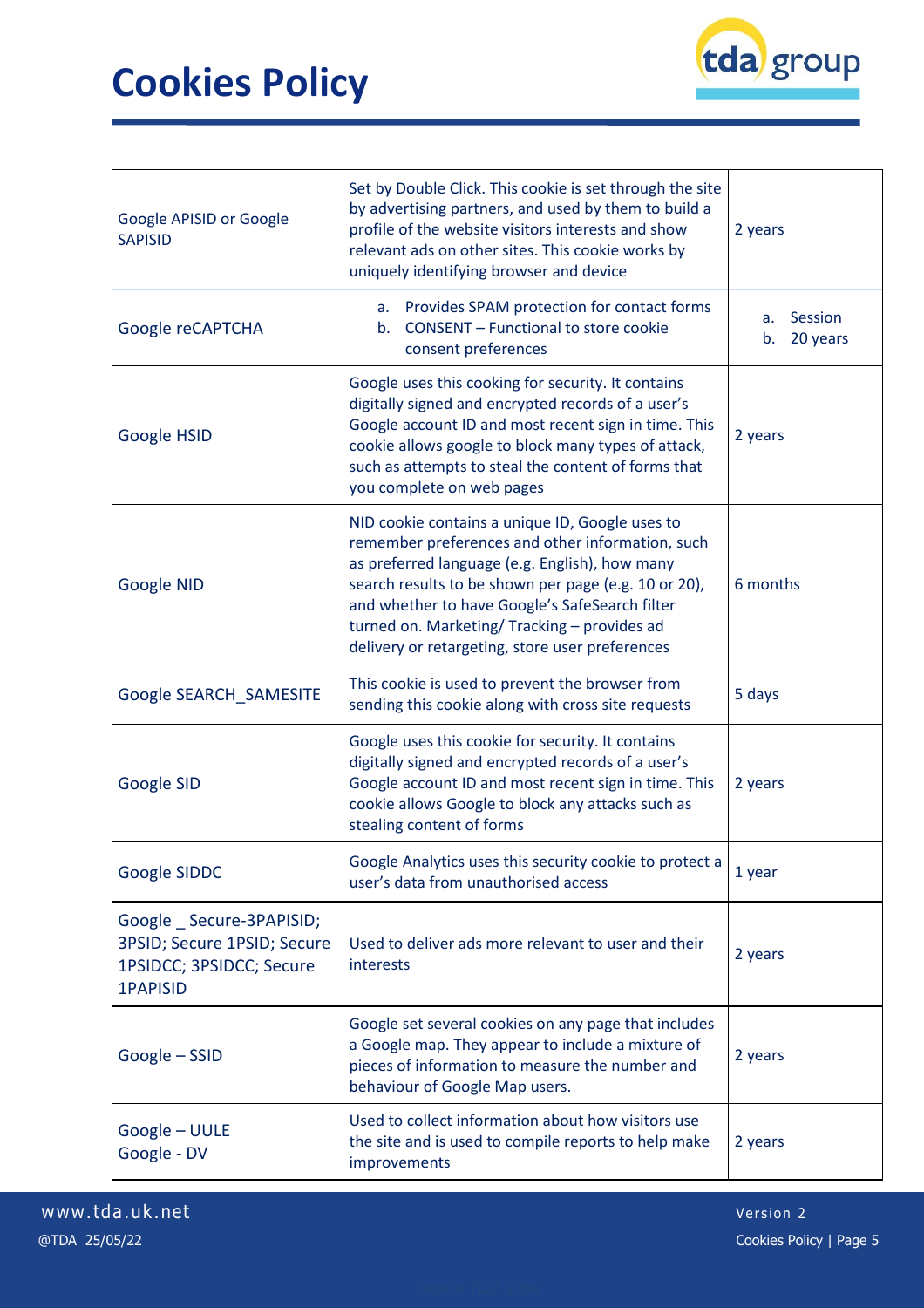

| Google - OTZ                                  | Used by Google providing an aggregate analysis of<br>website visitors                                                      | 2 years                          |
|-----------------------------------------------|----------------------------------------------------------------------------------------------------------------------------|----------------------------------|
| Hustle_module_show_count<br>-social sharing-3 | Stores number of social shares                                                                                             | 90 days                          |
| 1P_JAR                                        | Sets a unique ID to remember preferences and other<br>information such as website statistics and track<br>conversion rates | 1 Hour                           |
| PHPSESSID,                                    | Stores the PHPSESSID, required for functioning of the<br>site                                                              | Expires on browser<br>close      |
| Tk_ai                                         | Functional - stores a unique user ID                                                                                       | Session                          |
| Viewed cookie policy                          | Functional - stored if cookie banner/ message has<br>been seen                                                             | 1 year                           |
| Woocommerce cart hash                         | Functional - Unique string showing data currently in<br>basket/cart                                                        | 1 day                            |
| woocommerce_items_in_cart                     | Stores number of items in a cart, required for<br>functioning of the site                                                  | Expires at end of<br>the session |
| Wordpress logged in *                         | Stores the logged in session id, required for<br>functioning of the site                                                   | Expires on browser<br>close      |
| wp-settings-time-1                            | Stores a unix time stamp for visit, required for<br>functioning of the site                                                | Expires 12 months                |
| wp_woocommerce_session_*.                     | Stores a unix time stamp for visit, required for<br>functioning of the site                                                | Session                          |
| wordpress_test_cookie                         | tests that cookies can be stored, required for<br>functioning of the site                                                  | expires on browser<br>close      |

## **Third party Cookies**

| <b>Cookie Name</b>                          | Cookie type / purpose                                                                                                                                                                                 | <b>Duration</b>                                      |
|---------------------------------------------|-------------------------------------------------------------------------------------------------------------------------------------------------------------------------------------------------------|------------------------------------------------------|
| ASPSESSIONID - sharedjs<br>.nmspace<br>.net | These cookies identify a user, making it easier for<br>them to use the dynamic features of the site without<br>having to provide the same information again as they<br>move from one page to another. | Session (until the<br>website browser is<br>closed). |